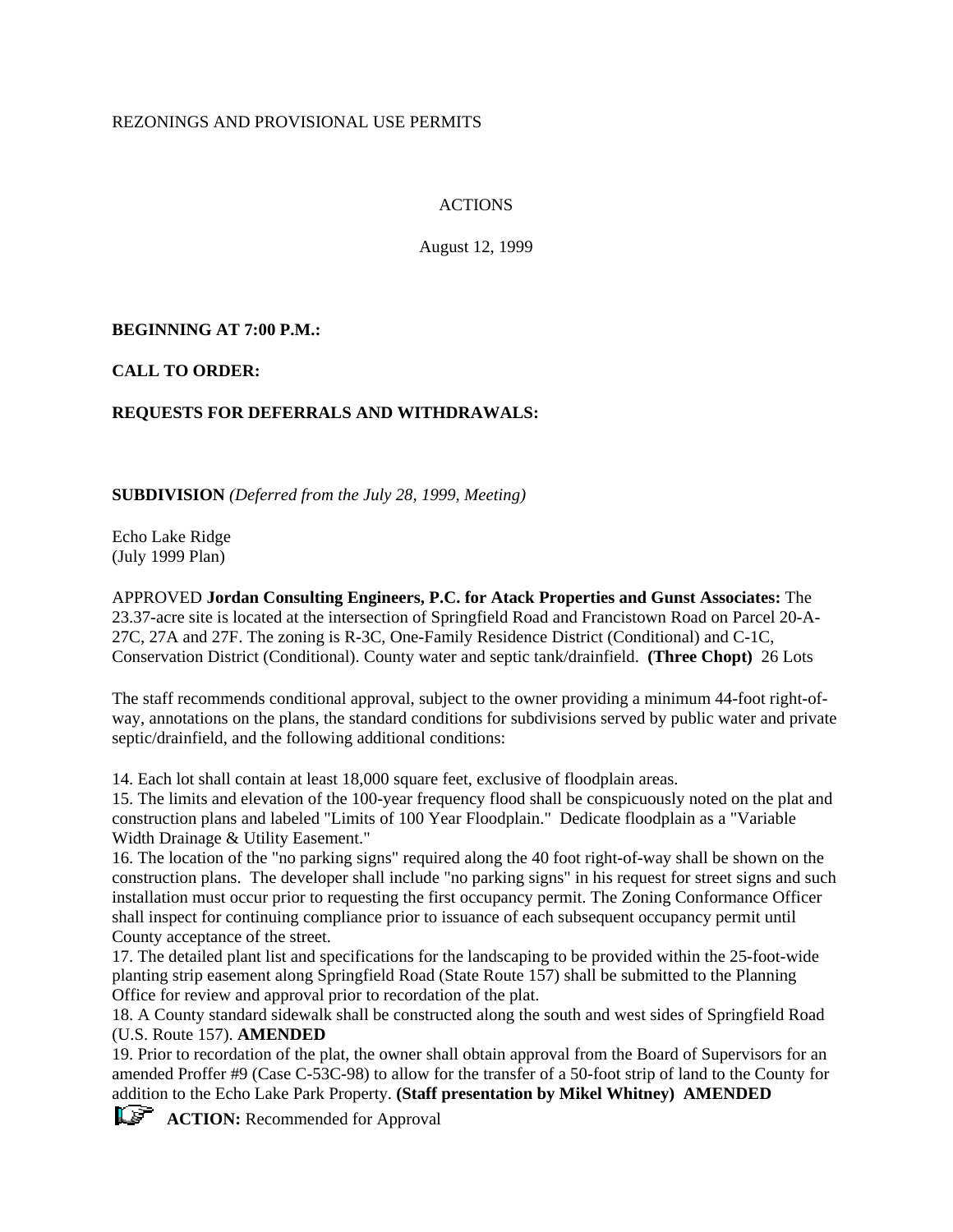### **THREE CHOPT:**

#### *Deferred from the June 10, 1999 Meeting:*

C-36C-99 **Brian R. Marron for Bill Tsimbos:** Request to conditionally rezone from R-3 One Family Residence District to B-1C Business District (Conditional), Parcel 59-A-74, containing 0.446 acres, located on the east side of Skipwith Road approximately 480' south of its intersection with W. Broad Street (U. S. Route 250). A beauty salon and related uses are proposed. The use will be controlled by zoning ordinance regulations and proffered conditions. The Land Use Plan recommends Office. **(Staff presentation by Mark Bittner)**

**ACTION:** DEFERRED to 10/14/99

#### *Deferred from the July 15, 1999 Meeting:*

C-49C-99 **Andrew M. Condlin for R. Earl & Gail Johnson:** Request to conditionally rezone from A-1 Agricultural District to O-1C Office District (Conditional), part of Parcel 57-A-66, containing 2.252 acres, located on the south line of Three Chopt Road approximately 232' east of the intersection of Three Chopt and Church Roads. Office use is proposed. The use will be controlled by zoning ordinance regulations and proffered conditions. The Land Use Plan recommends Office. **(Staff presentation by Eric Lawrence)**

**ACTION:** Recommended for Approval

C-50C-99 **Henry L. Wilton for WILHOOK L.L.C.:** Request to conditionally rezone from A-1 Agricultural District to O-1C Office District (Conditional), part of Parcel 9-A-36, containing 1.49 acres, located at the southwest intersection of Pouncey Tract Road and Pouncey Tract Road Connection. Office use is proposed. The use will be controlled by zoning ordinance regulations and proffered conditions. The Land Use Plan recommends Suburban Residential 1, 1.0 to 2.4, units net density per acre. **(Staff presentation by Lee Householder)**

**ACTION:** Recommended for Approval

C-51C-99 **J. Thomas O'Brien for Menin Development Companies, Inc.:** Request to conditionally rezone from A-1 Agricultural District to B-2C Business District (Conditional), Parcel 36-A-25, containing 0.594 acres, located on the north line of W. Broad Street (U. S. 250) approximately 900 feet west of its intersection with Pouncey Tract Road. Part of a shopping center development is proposed. The use will be controlled by zoning ordinance regulations and proffered conditions. The Land Use Plan recommends Mixed Use Development . The site is also in the West Broad Street Overlay District. **(Staff presentation by Lee Householder)**

**ACTION:** Recommended for Approval

### **TUCKAHOE:**

NONE.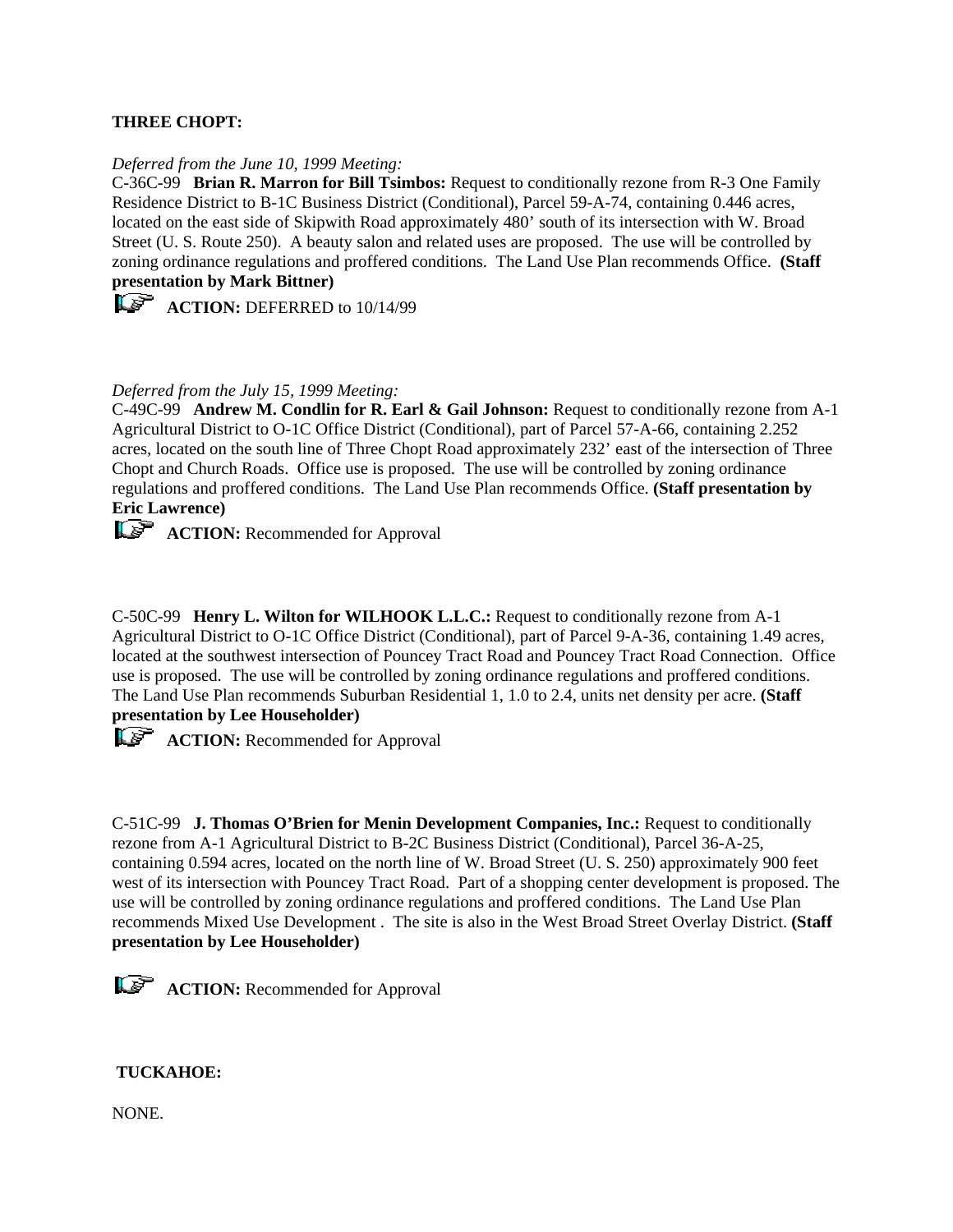# **VARINA:**

#### *Deferred from the June 10, 1999 Meeting:*

C-21C-99 **Walter J. Monahan for Dakota Associates:** Request to conditionally rezone from A-1 Agricultural District and RTH Residential Townhouse District to R-3C One Family Residence District (Conditional), Parcels 192-A-19 & 20, containing 20.017 acres, located on the west line of Midview Road approximately 400' south of its intersection with Darbytown Road. A single-family residential subdivision is proposed. The R-3 District requires a minimum lot size of 11,000 square feet. The Land Use Plan recommends Suburban Residential 1, 1.0 to 2.4 units net density per acre. This site is also in the Airport Safety Overlay District. **(Staff presentation by Jo Ann Hunter) (Deferral requested to September 9, 1999 Meeting).**

**ACTION:** DEFERRED to 9/9/99

C-52C-99 **Engineering Design & Associates for Citizens & Farmers Bank:** Request to amend proffered conditions accepted with Case C-51C-93 on Parcels 237-A-95 and 96 containing 3.978 acres, located at the southwest intersection of New Market Road (Route 5) and Strath Road. A shopping center and bank exist at the site. The proposed amendment would permit a temporary entrance onto Route 5 to remain open. The site is zoned B-1C, Business District (Conditional). **(Staff presentation by Mark Bittner)**



## **BROOKLAND:**

C-47C-99 **Ralph L. Axselle or Andrew M. Condlin for Penrose Corporation:** Request to amend proffered conditions applicable to the Parham Place Office Park and accepted with rezoning case C-113C-85, on Parcel 52-A-5, containing 20.11 acres, located on the south line of Old Hungary Road at the intersection of Hungary Road and Benham Court and also fronting on the north line of E. Parham Road. The proposed amendments are related to access to Hungary Road and buffer area on the property. The Land Use Plan recommends Office. **(Staff presentation by Mark Bittner) (Deferral requested September 9, 1999).**

**ACTION:** DEFERRED to 9/9/99

P-9-99 **Steven W. Pearson for Hops Grill & Bar, Inc. t/a Hops Restaurant, Bar and Brewery:** Request for a provisional permit in accordance with Sections 24-58.2 and 24-122.1 of Chapter 24 of the County Code in order to permit extension of hours of operation until 2:00 a.m. on Fridays and Saturdays, on part of Parcel 49-A 35P, containing 1.34 acres, located at the northeast intersection of Old Springfield Road and W. Broad Street (U. S. Route 250). The site is zoned B-2. **(Staff presentation by Eric Lawrence)**

**L<sub>S</sub>** ACTION: DENIED